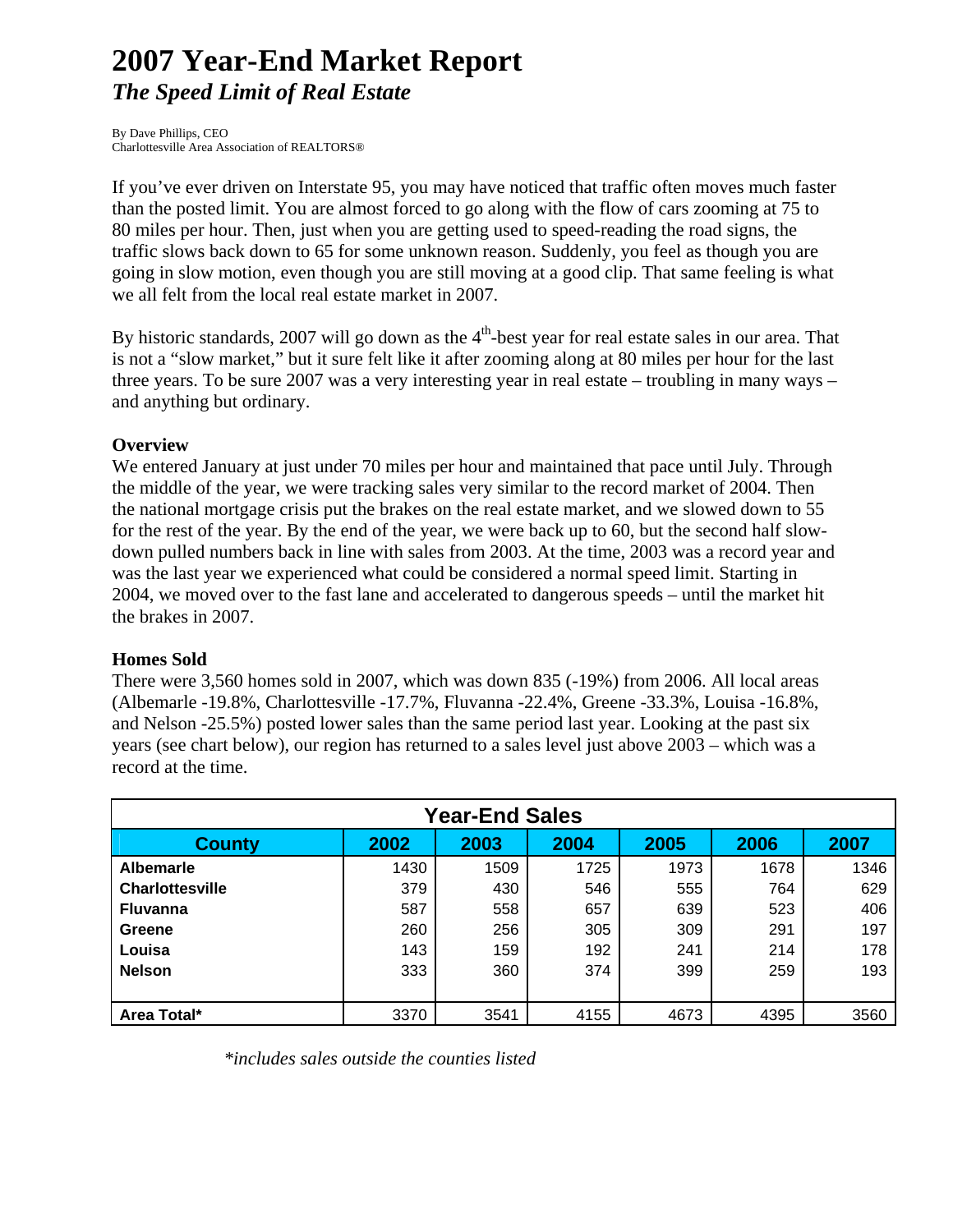

### **New Construction**

It is important to note that many "new" homes are not included in CAAR MLS statistics. It is very common for a buyer to contact a builder directly to custom build a home. With that said, the historical perspective of the pace of new home sales gives us a reasonably good picture of the market for new construction. As the chart below shows, new home sales followed the same path as the overall market in 2007. The number of sales in this category ended the year just above the 2003 level.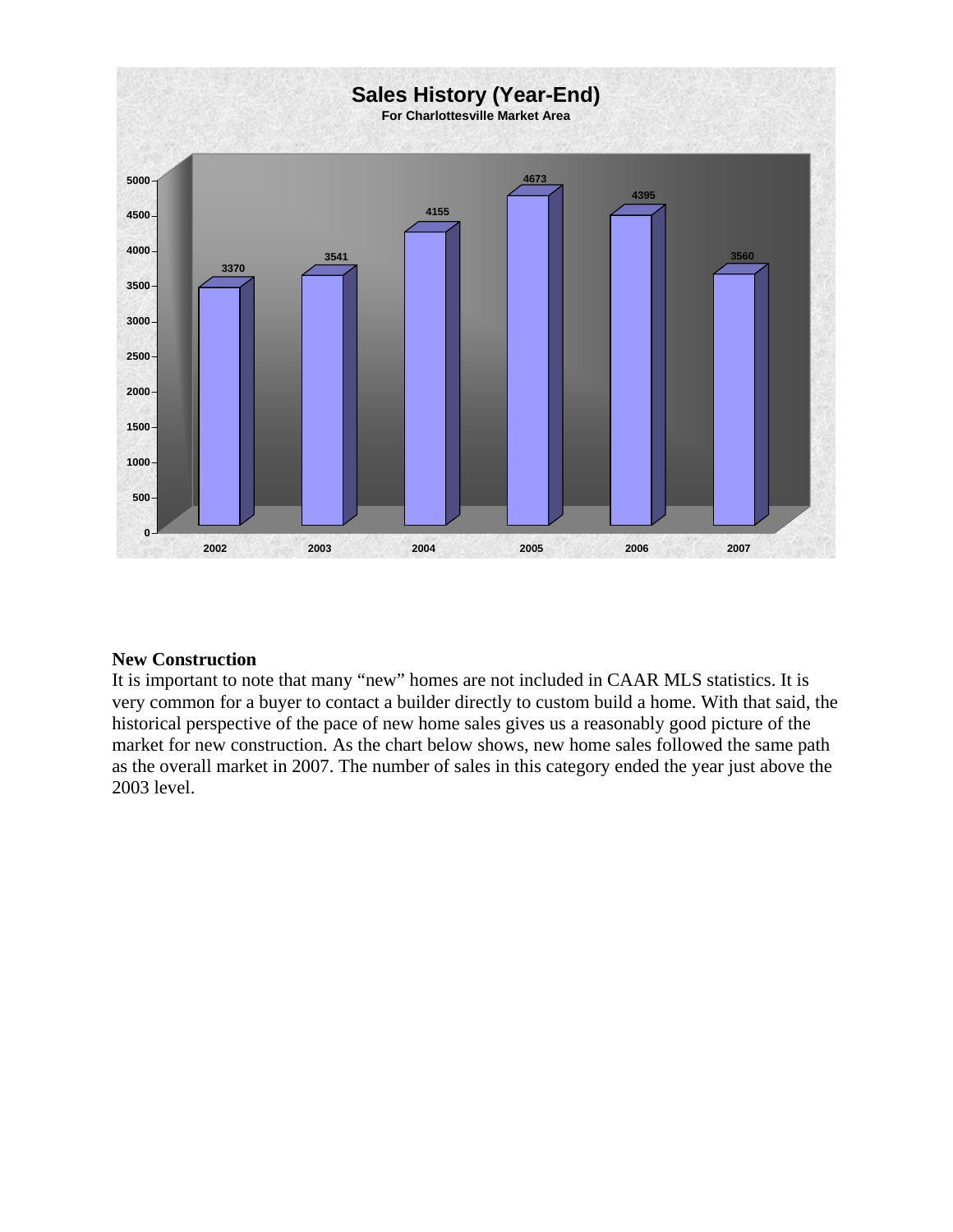

### **Median Sales Price**

It may come as a surprise to some that the median price of homes in our area actually increased in 2007. Do not be fooled by this number… the general price of homes was down in 2007 from the previous year. The median prices posted below are the middle of the market of properties that sold. Simply put, this is the median of what buyers were willing to pay and not a true reflection of individual home prices. It is probably safe to assume that a steady, year-to-year increase in the median price is a good sign, but it does not necessarily mean prices are up.

If you have been actively buying and selling real estate in the last 12 months, you have seen prices shrink. There are two statistics that give us a glimpse of the price declines – average price and price per square foot – but neither is an exact science. The "average" price of homes that sold in 2007 dropped \$12,000, and the price per square feet (see details below) also declined in 2007.

The only way to know what your home will sell for is to have a REALTOR® or appraiser prepare a comparative market analysis (CMA) for your property. This market is changing very quickly and to be up-to-date, you need to do a CMA every two weeks. Pricing a property correctly is the best way to sell it!

One number in the chart below that jumps out is Charlottesville's median price, which was up a whopping 16.7%. Before all you city dwellers get excited, there are a few explanations. First, the city had a lot of modestly priced condos sell in 2006, which lowered the median price. Second, there was a significant amount of new construction in the city in 2007 with price tags from \$300,000 to \$500,000. Finally, 135 fewer homes sold this year, which makes the middle of the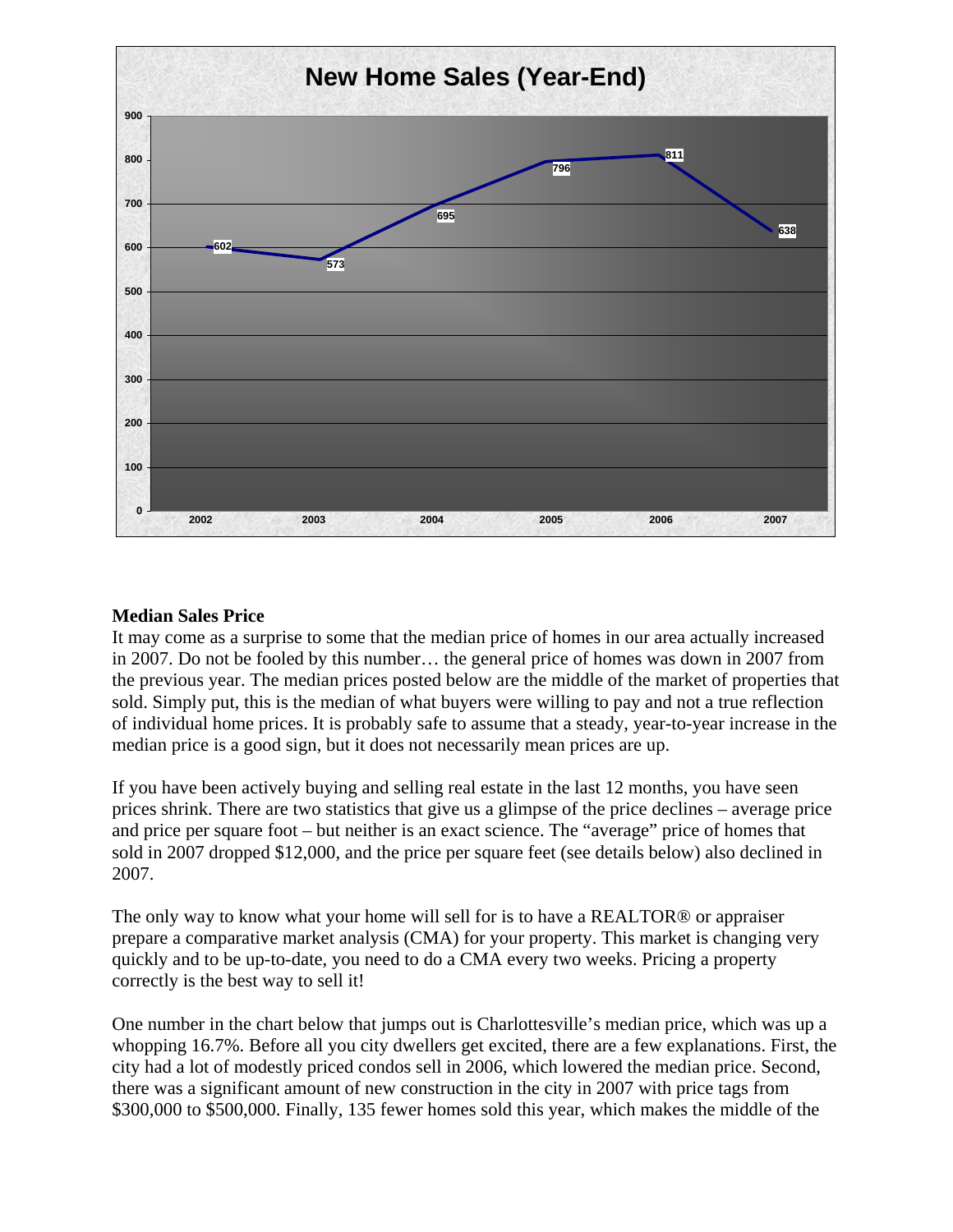market (otherwise known as the median price) more susceptible to dramatic change. It would be a mistake to assume that real home prices went up 17% in the city.

Overall, the median price rose  $$6,950 (+2.6%)$ . Albemarle  $(-3.1%)$  and Nelson  $(-4.6%)$  were down slightly, but all other areas were up for the year. Other area increases were modest – Fluvanna (+3.4%), Greene (+6.7%), and Louisa (+6.5%).

| $\alpha$ . The condition of $\alpha$ is the state $\alpha$ |           |           |           |           |           |           |  |  |
|------------------------------------------------------------|-----------|-----------|-----------|-----------|-----------|-----------|--|--|
| County                                                     | 2002      | 2003      | 2004      | 2005      | 2006      | 2007      |  |  |
| <b>Albemarle</b>                                           | \$226,000 | \$253,636 | \$266,000 | \$289,000 | \$320,000 | \$310,000 |  |  |
| <b>Charlottesville</b>                                     | \$155,500 | \$175,950 | \$219,500 | \$249,000 | \$240,000 | \$280,000 |  |  |
| <b>Fluvanna</b>                                            | \$142,500 | \$165,000 | \$184,900 | \$234,000 | \$244,900 | \$253,250 |  |  |
| Greene                                                     | \$137,500 | \$163,725 | \$179,900 | \$234,900 | \$267,000 | \$285,000 |  |  |
| Louisa                                                     | \$137,000 | \$149,900 | \$174,450 | \$205,900 | \$234,481 | \$249,810 |  |  |
| <b>Nelson</b>                                              | \$145,000 | \$171,750 | \$235,000 | \$300,000 | \$325,000 | \$310,000 |  |  |
|                                                            |           |           |           |           |           |           |  |  |
| Area Median*                                               | \$173,518 | \$194,000 | \$225,000 | \$256,884 | \$270,000 | \$276,950 |  |  |

## **Median Sales Prices (Year-end)**

*\*includes sales outside the counties listed* 

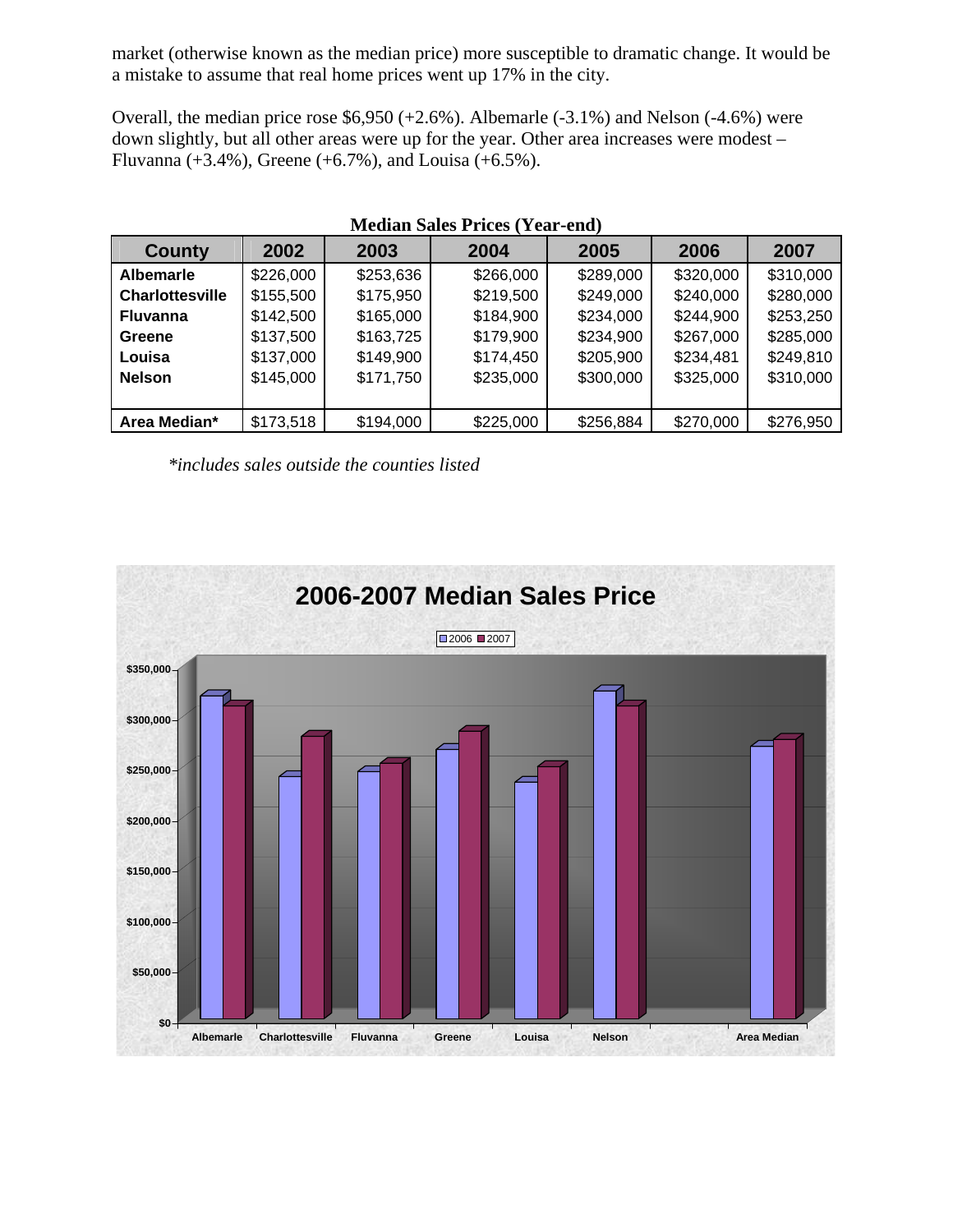

## **Median Sales Price (Entire Area)**

## **Inventory of Homes for Sale**

The inventory of homes for sale in the Charlottesville area has been a key factor in the local market for the past several years. In 2005, we had fewer than 1,200 homes on the market in the CAAR MLS, and prices sped up. In 2007, we had over 3,000 homes on the market, and prices slowed down. There is a direct, inverse relationship between inventory and prices. The more homes we have on the market, the more pressure there is on sellers to keep prices down.

Currently, we have 3,072 homes on the market, compared to 2,504 at this time last year. The median price of these homes for sale is \$324,600. The average DOM (days on market) of these homes is 161 days. It is a great time for first-time buyers, because there are 556 homes for sale under \$200,000 with an average DOM of 151. There are 223 homes currently on the market priced at a million dollars or more with an average DOM of 202.

### **Days on Market (DOM)**

The high inventory of homes for sale in 2007 created a "tale of two cities" for DOM. Homes that sold in 2007 sold quickly, but many homes have been on the market much longer than the average DOM. The median DOM for homes that sold in 2007 was just 63 days (average was 96), whereas the median for homes currently on the market is 128 days. Almost 2,000 of the homes still on the market have been there for more than 150 days, and around 1,000 of the homes for sale right now have been on the market more than 200 days. There are many reasons for this dichotomy of DOM, but the main reason is probably price. The axiom in the real estate industry is, "Any home will sell quickly if it is priced correctly."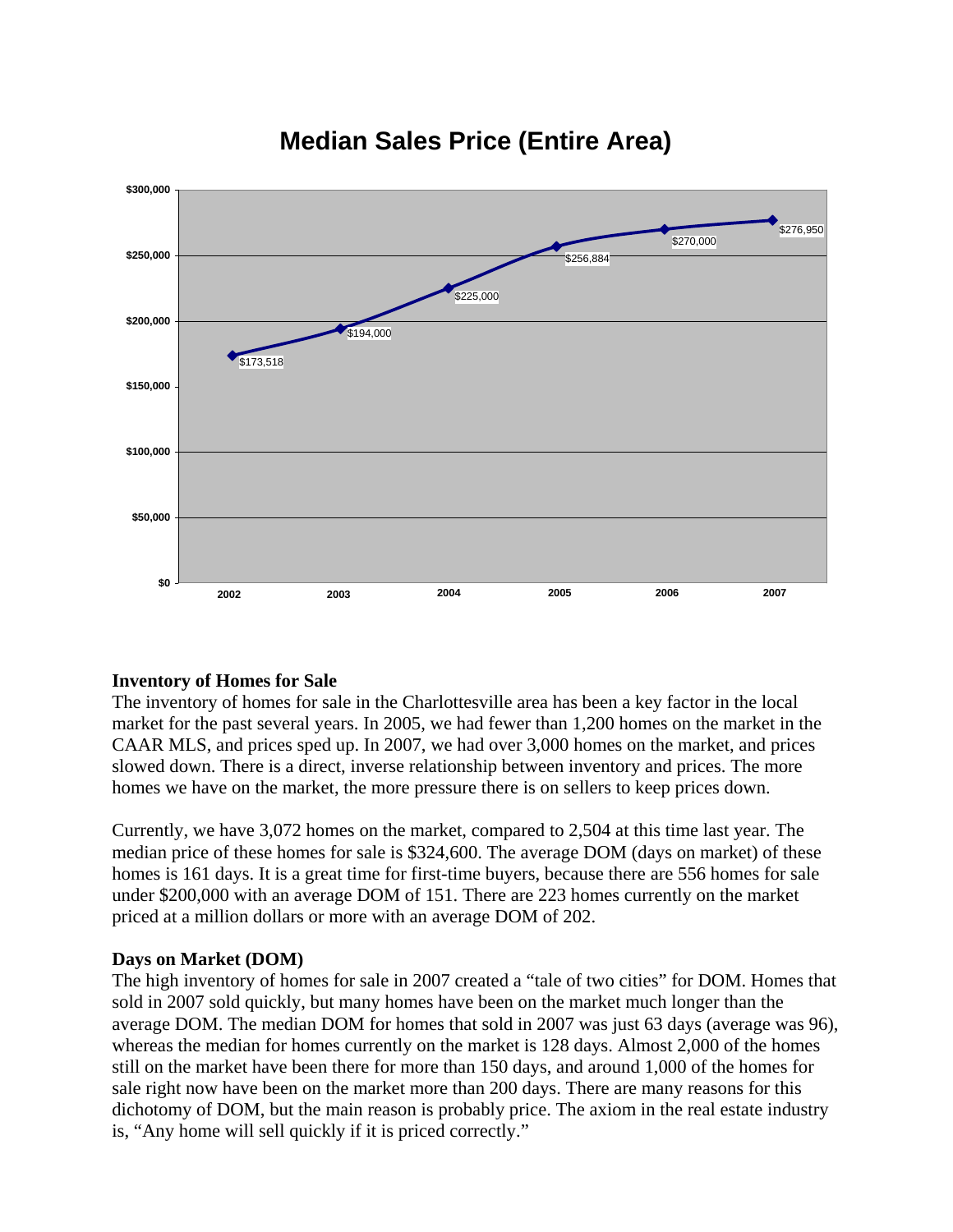| Davs on malkel (Teal-Eliu) |      |      |      |      |      |      |  |
|----------------------------|------|------|------|------|------|------|--|
| <b>County</b>              | 2002 | 2003 | 2004 | 2005 | 2006 | 2007 |  |
| <b>Albemarle</b>           | 70   | 72   | 69   | 53   | 69   | 93   |  |
| <b>Charlottesville</b>     | 40   | 44   | 110  | 51   | 57   | 78   |  |
| <b>Fluvanna</b>            | 72   | 71   | 63   | 60   | 75   | 90   |  |
| Greene                     | 73   | 67   | 80   | 59   | 79   | 95   |  |
| Louisa                     | 97   | 103  | 89   | 85   | 91   | 145  |  |
| <b>Nelson</b>              | 137  | 97   | 97   | 71   | 86   | 111  |  |
|                            |      |      |      |      |      |      |  |
| Area Average*              | 78   | 75   | 81   | 62   | 75   | 96   |  |

**Days on Market (Year-End)** 

*\*includes sales outside the counties listed* 

### **Condos and Townhomes**

The explosion of condominiums and townhomes in 2005 and 2006 appears to be over, but condo sales are still well above historic averages. Most sales of attached homes are in Charlottesville and Albemarle, so this report covers only those areas. The charts below show the attached homes sold in 2007 compared to past years. Inventory levels of attached homes for sale are still high, with 381 listed for sale in Charlottesville and Albemarle. This over-supply is presented in the 196 average DOM for the attached properties currently on the market, compared to the 174 days for detached homes in Charlottesville and Albemarle. The median price of an attached home is \$265,000, which is much lower than the \$375,000 for detached homes on the market.